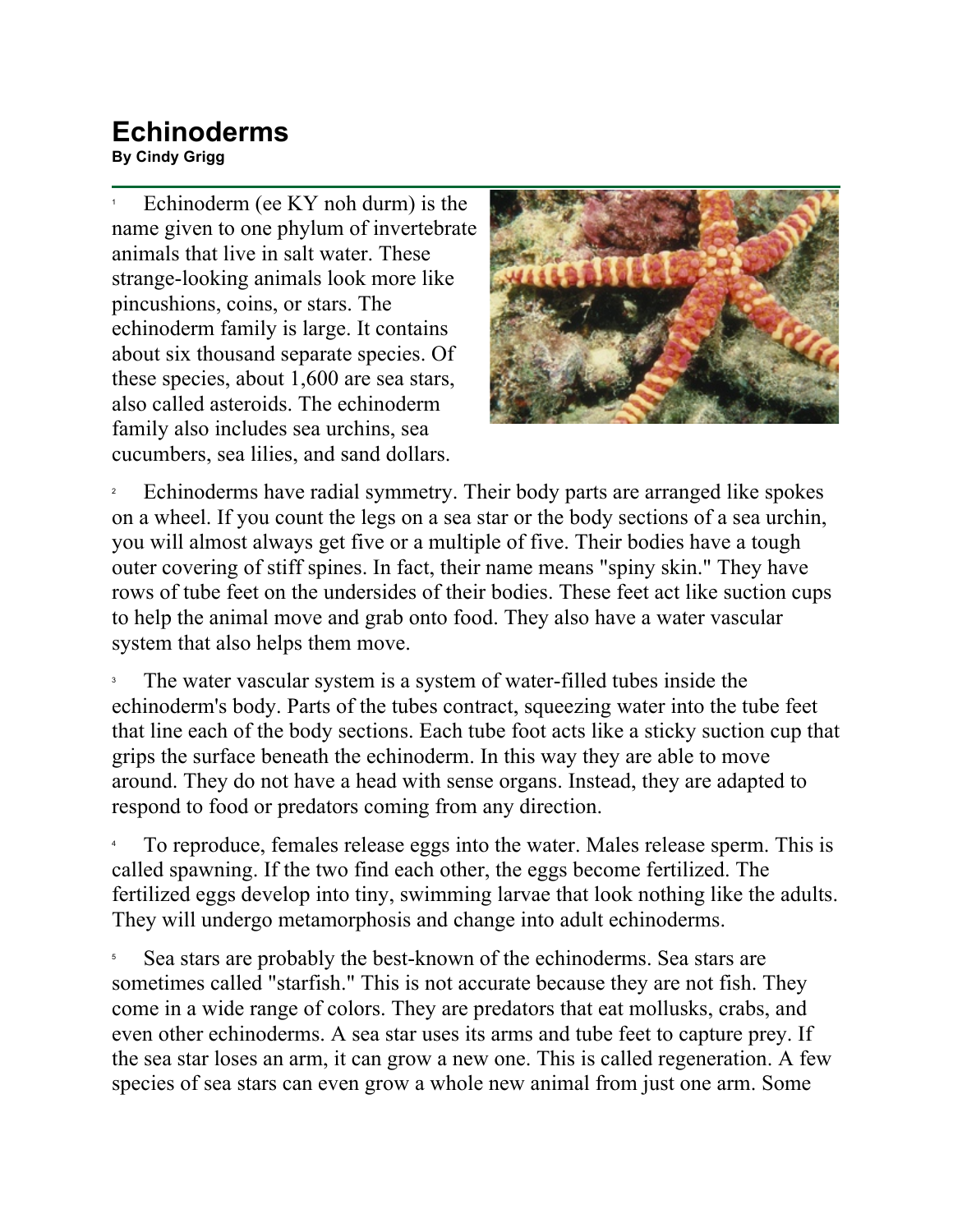sea stars reproduce by splitting into many parts. Its arms pull the sea star apart in five different directions. Five new sea stars regenerate.

6 Sea lilies have a mouth on their top surface that is surrounded by feeding arms. They look a little like flowers, which is where their common name comes from. Sometimes they are called feather stars because of the feathery appearance of their feeding arms. They are attached to the sea floor at some points in their life cycle; at other times they are free-swimming.

7 Sand dollars and sea urchins have no arms. Sand dollars look like coins. Their flat bodies are covered with spines that help them burrow into the sand. Sea urchins look like pincushions or round brushes. The spines cover a central shell made of plates joined together. Sea urchins move by using bands of tube feet. Sea urchins scrape algae, chew seaweed, and crush pieces of coral and the shells of small mollusks. They do all these things with five teeth that can be projected from their mouths. Some sea urchins use their teeth and spines to dig themselves into rock crevices to hide from predators.

8 Sea cucumbers look like cucumbers or dill pickles. They may be red, brown, blue, or green. They crawl along the ocean bottom with their rows of tube feet. At one end of their bodies, they have a mouth surrounded by tentacles. These animals can lengthen their tentacles to sweep food toward their mouths and then pull the tentacles back into their tough skin. They are not predators. They feed on organic debris found in the water and plankton. Sea cucumbers do something called "defensive vomiting." When threatened, they expel sticky threads and then their internal organs to thwart their attacker. The internal organs can then be re-grown.

9 This phylum contains some of the strangest looking animals on Earth. Echinoderms live in oceans and have spiny skin. They are invertebrates. They have radial symmetry, often with body sections in multiples of five. Some of them can expel their internal organs and pull them back in or re-grow new ones. They are interesting to learn about.

Copyright © 2009 edHelper